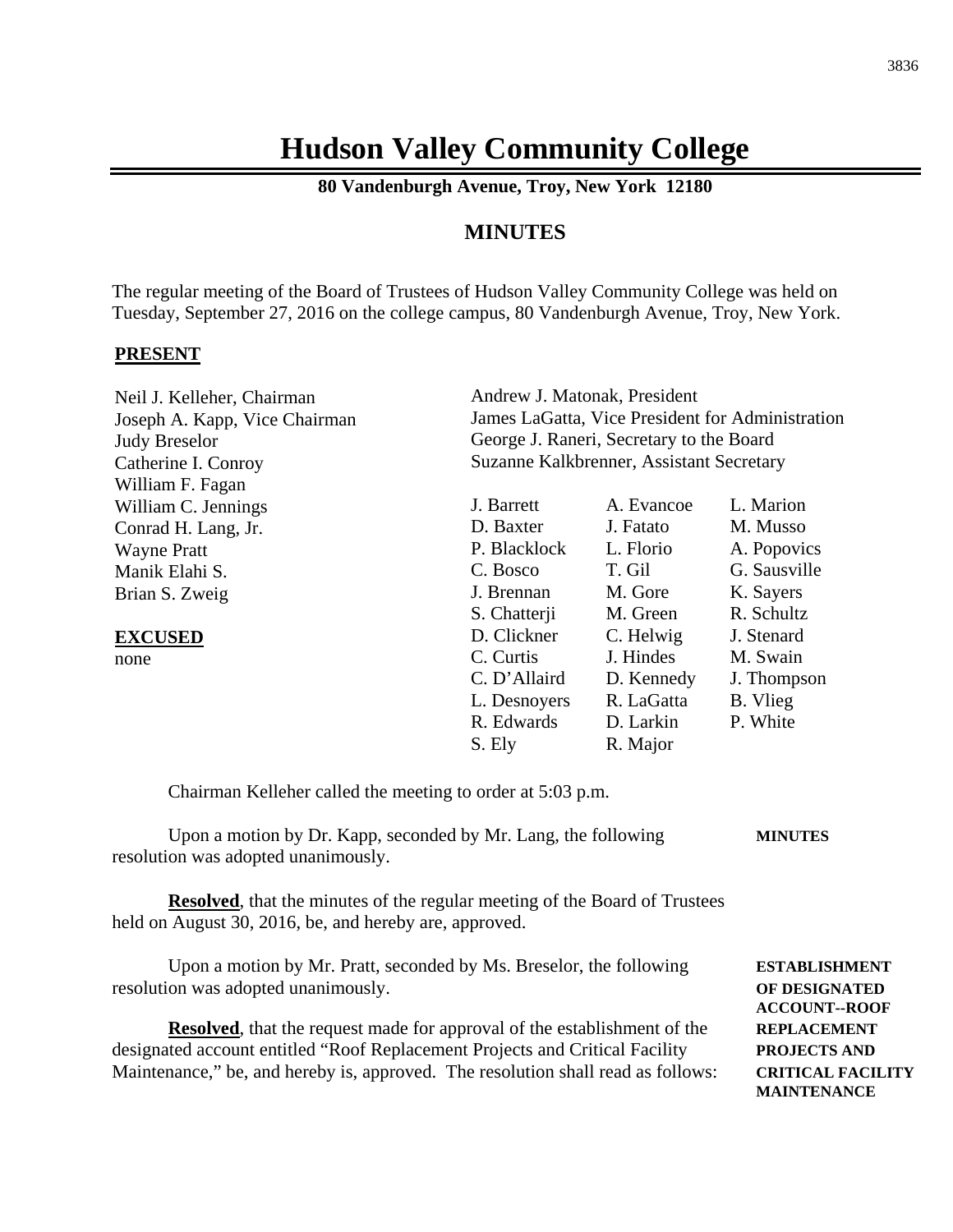## **ESTABLISHMENT OF DESIGNATED ACCOUNT: "ROOF REPLACEMENT PROJECTS AND CRITICAL FACILITY MAINTENANCE"**

Whereas, the College is in need of funding for various roof replacement projects and critical facility maintenance; and

Whereas, the College does not have sufficient operating funds for said expenses; and

Resolved, that the College Board of Trustees approves the establishment of a designated account entitled "Roof Replacement Projects and Critical Facility Maintenance" in the amount of \$5,231,500; and, be it further

Resolved, that the funding for said designated accounts be transferred from the College's designated Termination Benefit Account.

## **INFORMATION ITEMS INFORMATION**

The following information items were noted: **ITEMS**

# **A. COLLEGE TENURE & PROMOTION TO ASSISTANT PROFESSOR**

(In accord with the Faculty Association Agreement, a College faculty member at the rank of Instructor who is awarded tenure is automatically promoted to the rank of Assistant Professor and granted a \$1,000 increase in annual salary.)

*Effective 9/1/2017*

|    | <b>Brian Farr</b><br>Julie Friot<br>Michael Shea       | Human Services and Chemical Dependency Counseling<br>Biology, Chemistry & Physics<br>Biology, Chemistry & Physics |             |
|----|--------------------------------------------------------|-------------------------------------------------------------------------------------------------------------------|-------------|
|    |                                                        |                                                                                                                   |             |
|    | <b>B. FULL-TIME FACULTY</b>                            |                                                                                                                   |             |
|    | 1. School of Health Sciences                           |                                                                                                                   |             |
|    | Jodi Dorrough, Instructor,                             |                                                                                                                   |             |
|    | Nursing,                                               |                                                                                                                   |             |
|    | f/t appt., eff. $8/29/16$                              |                                                                                                                   | 48,981/yr   |
|    | C. FULL-TIME NON-TEACHING PROFESSIONAL                 |                                                                                                                   |             |
| 1. | <b>Enrollment Management &amp; Student Development</b> |                                                                                                                   |             |
|    | Robert Coleman, Interim Head Women's                   |                                                                                                                   |             |
|    | Basketball Coach, Intercollegiate Athletics,           |                                                                                                                   |             |
|    | f/t temp. appt., eff. $9/1/16$                         |                                                                                                                   | \$6500/yr   |
|    | Teresa Farrell, Communications & Marketing             |                                                                                                                   |             |
|    | Specialist, Communications & Marketing,                |                                                                                                                   |             |
|    | f/t appt., eff. $9/9/16$ or thereafter                 |                                                                                                                   | \$34,500/yr |
|    |                                                        |                                                                                                                   |             |

James Seay, Assistant Football Coach,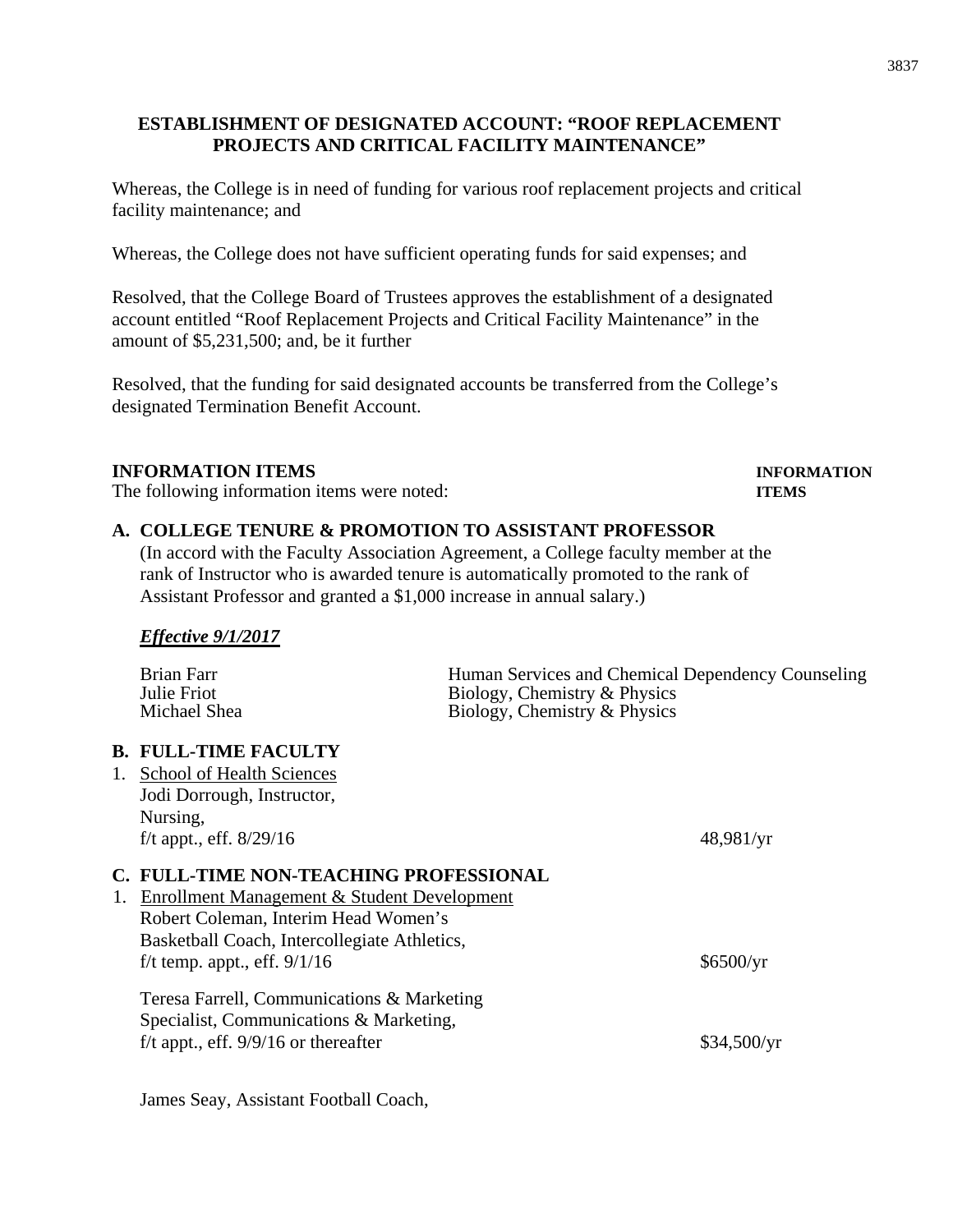| Intercollegiate Athletics,<br>f/t temp. appt., eff. $9/20/16$                                                                                                                                                                 | \$4,000/yr               |
|-------------------------------------------------------------------------------------------------------------------------------------------------------------------------------------------------------------------------------|--------------------------|
| Austin Zeleski, Assistant Football Coach,<br>Intercollegiate Athletics,<br>f/t temp. appt., eff. $9/20/16$                                                                                                                    | \$4,000/yr               |
| 2. E.O.C.<br>Kaitlin Beam, Lab Technology Coordinator,<br>E.O.C.,<br>f/t appt., eff. $9/19/16$ or thereafter                                                                                                                  | \$40,000/yr              |
| Kelly Bunkley, Lab Technology Coordinator,<br>E.O.C.,<br>f/t appt., eff. $9/19/16$ or thereafter                                                                                                                              | \$40,000/yr              |
| Delia Hubbard, Lab Technology Coordinator,<br>E.O.C.,<br>f/t appt., eff. $9/19/16$ or thereafter                                                                                                                              | \$40,000/yr              |
| 3. Schools of Liberal Arts & Sciences<br>Kristen Stiegler, Technical Assistant,<br>Biology, Chemistry and Physics,<br>f/t appt., eff. $9/9/16$ or thereafter                                                                  | \$34,500/yr              |
| <b>D. PART-TIME FACULTY</b><br>1. Academic Affairs<br>Susan Bahlatzis, Instructor,<br>Community & Professional Education,<br>$p/t$ appt., eff. $8/30/16$ or thereafter                                                        | \$40.00/hr               |
| Faith Green, Instructor,<br>Community & Professional Education,<br>$p/t$ appt., eff. $8/30/16$ or thereafter                                                                                                                  | \$40.00/hr               |
| Julie Litwin, Instructor,<br>Community & Professional Education,<br>$p/t$ appt., eff. $8/30/16$ or thereafter<br>David Louis, Instructor,<br>Community & Professional Education,<br>$p/t$ appt., eff. $8/30/16$ or thereafter | \$40.00/hr<br>\$40.00/hr |
| Nancy Lyons, Instructor,<br>Community & Professional Education,<br>$p/t$ appt., eff. $8/30/16$ or thereafter                                                                                                                  | \$40.00/hr               |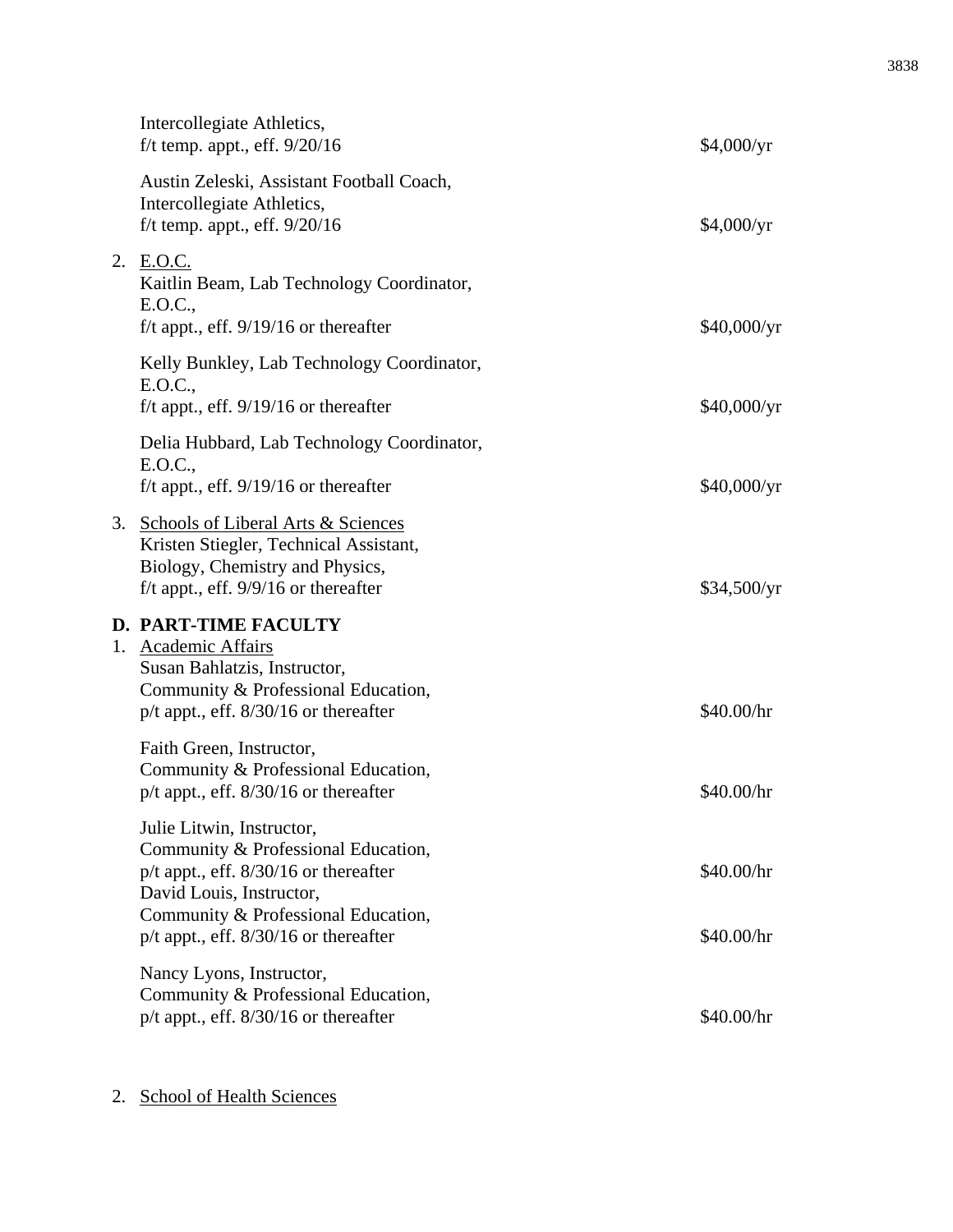|    | John Kirk, Instructor,<br>Medical Imaging,<br>$p/t$ appt., eff. $8/29/16$                                                                                                                                                                                                                                                                                                                                    | \$1113/sch |
|----|--------------------------------------------------------------------------------------------------------------------------------------------------------------------------------------------------------------------------------------------------------------------------------------------------------------------------------------------------------------------------------------------------------------|------------|
|    | Dennis Latham, Instructor,<br>Nursing,<br>$p/t$ appt., eff. $8/29/16$                                                                                                                                                                                                                                                                                                                                        | \$1113/sch |
| 3. | Schools of Liberal Arts & Sciences<br>Stephanie Clowe, Instructor,<br>English, Foreign Languages, and English as a Second Language,<br>$p/t$ appt., eff. $8/29/16$                                                                                                                                                                                                                                           | \$1113/sch |
|    | <b>E. RESIGNATIONS</b><br>1. Nancy Bush, Technical Assistant, Biology, Chemistry & Physics, eff. 8/30/16<br>$\mathbf{r}$ and $\mathbf{r}$ and $\mathbf{r}$ and $\mathbf{r}$ and $\mathbf{r}$ and $\mathbf{r}$ and $\mathbf{r}$ and $\mathbf{r}$ and $\mathbf{r}$ and $\mathbf{r}$ and $\mathbf{r}$ and $\mathbf{r}$ and $\mathbf{r}$ and $\mathbf{r}$ and $\mathbf{r}$ and $\mathbf{r}$ and $\mathbf{r}$ and |            |

- 2. Monica Milko Drumm, Internal Auditor, Administration, eff. 10/04/16
- 3. Carrie Zurenko, Counselor, Wellness Center, eff. 10/7/16

## **F. ADVISORY COMMITTEE APPOINTMENTS**

- 1. Clean Energy Management Mark D. Richardson Brian T. Stanley David Verner Rodney G. Wiltshire Jr.
- 2. Dental Hygiene Donald LeDuke, DDS
- 3. Fine Arts, Theatre Arts and Digital Media Sean Hovendick

### **G. ALCOHOLIC BEVERAGE REQUESTS**

- 1. Homecoming Athletics Alumni Reception, McDonough, 10/7/16
- 2. Nursing Class of 1966 Reunion, Science Center, 10/7/16

Chairman Kelleher again offered his thanks to the faculty who attended the meeting to give voice to concerns on behalf of all the faculty. He stated that he was impressed with their technical skills, and that he and the Board were immensely proud of the college's faculty.

### **OCTOBER MEETING**

The next regular meeting of the Board of Trustees will be held on Tuesday, October 25, 2016.

Upon a motion by Dr. Jennings, seconded by Mr. Zweig, an executive **EXECUTIVE** session was called at 5:08 p.m. for the purpose of discussing a personnel issue. **SESSION**

Upon a motion by Mr. Fagan, seconded by Mr. Lang, the executive session was ended at 5:40 p.m. and Chairman Kelleher opened the meeting.